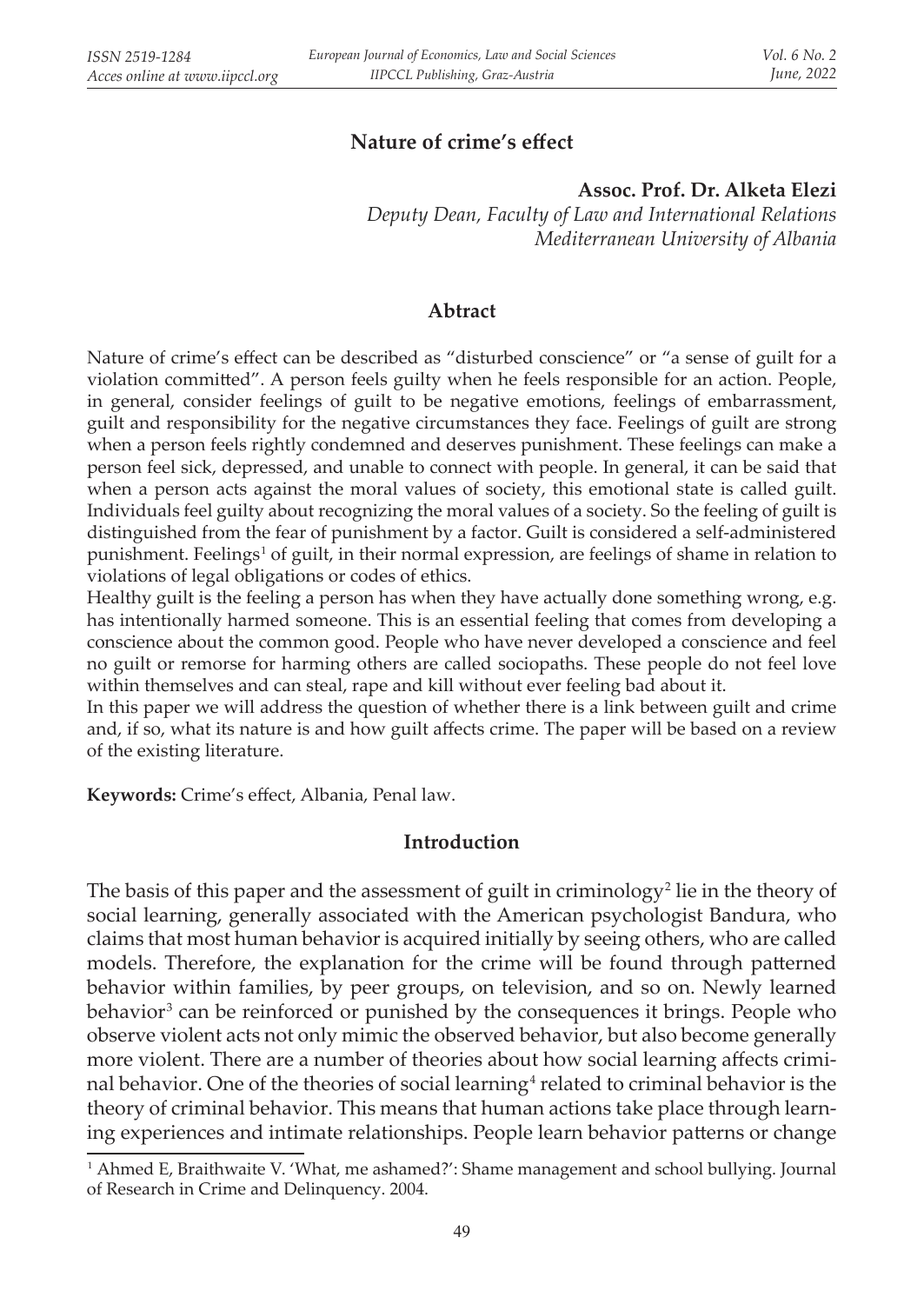their behavior based on the feedback they receive from relatives. Criminals learn how to become criminals by watching others or by learning how to commit crimes. When we talk about guilt and criminality, we are mainly referring to Braithwaite's Reintegration Theory (RST) or guilt as part of the integration process. Emotions of shame and guilt can represent a fundamental part of the rehabilitation process. Often referred to as "moral" emotions because of their role in promoting altruistic behavior and curbing antisocial behavior, shame and guilt provide important points on which to deal with those convicted of criminal offenses.

### **The difference between guilt, shame and repentance**

Indeed, in addition to these two elements, $5$  it has been observed in the literature that criminological studies address guilt and shame, regardless of the differences between them. Such studies are Grasmick & Bursik, 1990 or Nagin & Paternoster, 1993.

Shame is a complex concept, as it implies a degree of self-blame caused by social punishment. Recent theories of crime prevention have focused on extending the concept of the expected usefulness of criminal behavior beyond the consideration of stateimposed sanctions. In particular, these developments have highlighted the role of internalized norms and linking to the most important persons, as potential sources of punishment that should be included in the overall model of prevention. Theories of learning or behavior have made similar distinctions. Traditionally, learning theorists<sup>6</sup> have believed that human behavior is regulated by its physical determinants (tangible rewards and punishments). However, social learning theory extended the notion of regulatory consequences of behavior to include social determinants (praise and condemnation by others) and self-generated determinants (self-judgments, selfassessment of behavior versus personal standards).

Most psychologists consider repentance to be a major component of guilt. Phenomenological studies underscore the importance of repentance in the concept of guilt. While these are the results<sup>7</sup> of studies to date, "guilt" can be used as a general term, which also means "repentance." In contrast, the differences between shame and guilt are clear and significant, both theoretically and practically.

One basis for distinguishing between shame and guilt has to do with the types of situations that cause these emotions. Studies done in this area $\delta$  with children and adults reveal that there are few situations, to say the least, that can be said with certainty to cause shame or guilt. Guilt is seen more closely linked to moral transgressions, and shame can be caused by a wider range of situations, including "moral" and "immoral" failures, but most types of events (e.g.,lying, cheating, theft, etc.) are cited by

<sup>5</sup> Dearing RL, Stuewig J, Tangney JP. On the importance of distinguishing shame from guilt: Relations to problematic alcohol and drug use. Addictive Behaviors. 2005.

<sup>6</sup> Dearing RL, Tangney JP. Introduction. Shame: An Inevitable Challenge in the Therapy Hour. In: Dearing RL, Tangney JP, editors. Shame in the Therapy Hour. APA Books; Washington DC: in press.  7 de Hooge IE, Breugelmans SM, Zeelenberg M. Not so ugly after all: When shame acts as a commitment device. Journal of Personality and Social Psychology. 2008.

<sup>8</sup> Farmer E, Andrews B. Shameless yet angry: Shame and its relationship to anger in male young offenders and undergraduate controls. Journal of Forensic Psychiatry and Psychology. 2009.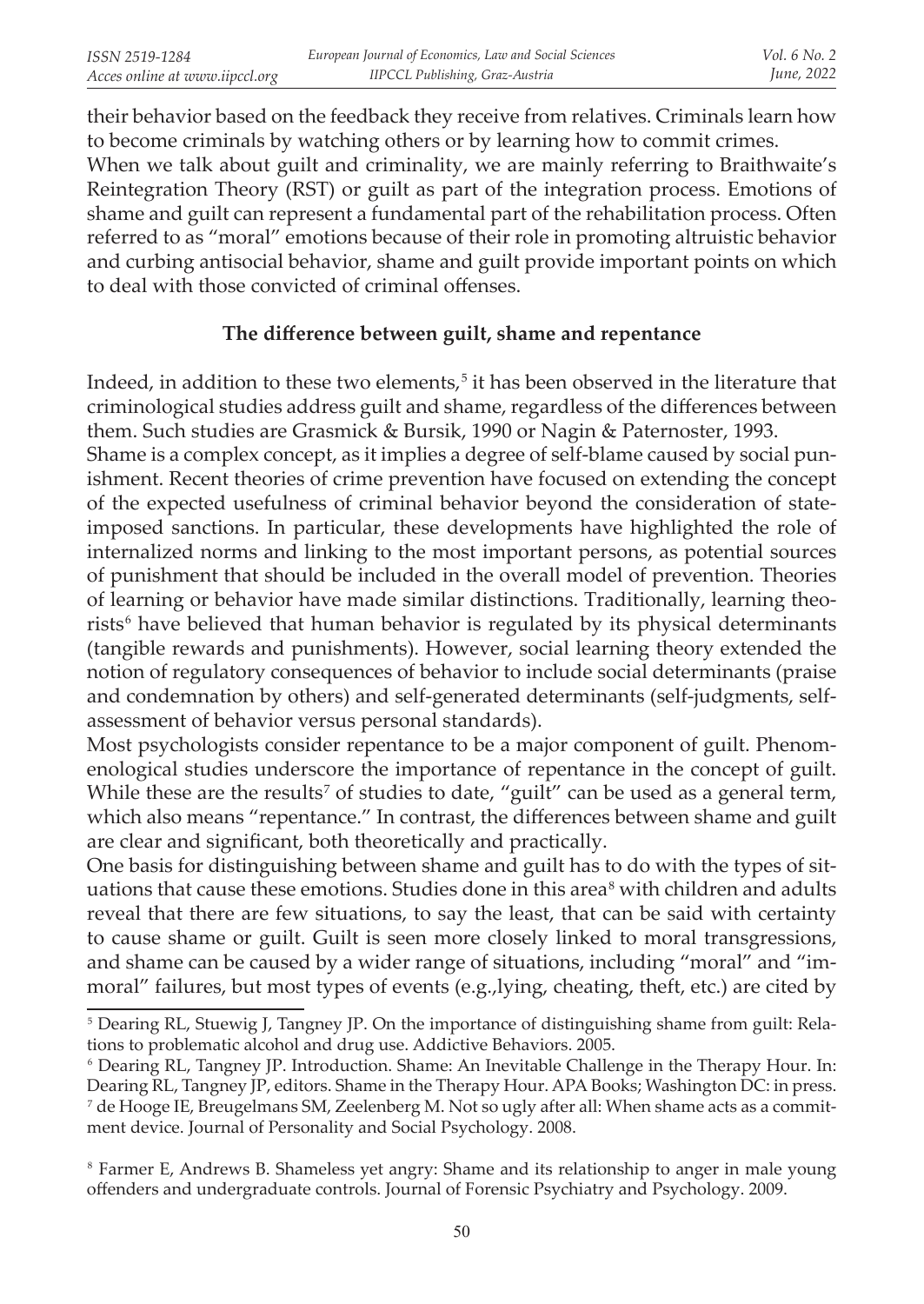some as causes of shame and by others as causes of guilt. In short, the type of event does not make a clear and credible distinction between shame and guilt.

A second basis for distinguishing between shame and guilt emphasizes the public and private nature of the emotionally charged situation. From this point of view $\frac{9}{2}$ , shame is the most "public" emotion that arises from exposure to the disapproval of others, while guilt is the most "private" experience, represented by the killing of conscience that is created within man. It turns out that people feel more exposed, more judged by others when they experience shame than when they experience guilt.

Evidence also favors a third basis for distinguishing between shame and guilt - focusing on oneself versus focusing on behavior. From this perspective<sup>10</sup>, shame arises from a negative focus on oneself (on essential identity), whereas guilt arises from a negative focus on a specific behavior. This different emphasis on self or behavior creates the ground for different emotional experiences and different patterns of motivation and behavior in the future. In this context, shame is usually the most painful, destructive emotion, because the object of judgment is the self and not just the behavior. When people feel ashamed of themselves, they feel small, worthless<sup>11</sup>, and powerless. Embarrassed people also feel exposed. Although often no observational audience is really present, the image is created in the person of how the defective self would look to others.

On the other hand, guilt seems to be less destructive and more adaptive. Although painful, the feeling of guilt is less overwhelming because it is about a specific behavior, somewhat separate from oneself. So people who feel guilty tend to consider their behavior and its consequences<sup>12</sup>, so they do not feel compelled to defend themselves. Feelings of remorse and regret are essential to feelings of guilt. When they feel guilty, people are inclined to think about the action they have committed, wishing they had behaved differently.

In summary, shame and guilt refer to negative emotions of consciousness that are related but distinct from each other. Although both are unpleasant $13$ , shame is the most painful emotion, which focuses on the self and is associated with hiding or escaping. In contrast, guilt is focused on behavior and is related to correcting its consequences.

# **Reintegration theory of guilt (RST)**

Unlike most criminologists<sup>14</sup>, Braithwaite made the distinction between behavior and self. In RST, "disintegration shame" or stigmatization are practices and policies that  9 Feiring C, Taska L. The persistence of shame following sexual abuse: A longitudinal look at risk and recovery. Child Maltreatment. 2005.

 $11$  Gramzow R, Tangney JP. Proneness to shame and the narcissistic personality. Personality and Social Psychology Bulletin. 1992.

 $12$  Grasmick HG, Bursik RJ. Conscience, significant others, and rational choice: Extending the deterrence model. Law & Society Review. 1990.

<sup>13</sup> Grasmick HG, Bursik RJ. Conscience, significant others, and rational choice: Extending the deterrence model. Law & Society Review. 1990.

<sup>14</sup> Harder DW, Lewis SJ. The assessment of shame and guilt. In: Butcher JN, Spielberger CD, editors. Advances in personality assessment. Vol. 6. Erlbaum; Hillsdale NJ: 1987.

<sup>&</sup>lt;sup>10</sup> Ferguson TJ, Stegge H. Measuring guilt in children: A rose by any other name still has thorns. In: Bybee J, editor. Guilt and children. Academic Press; San Diego, CA: 1998.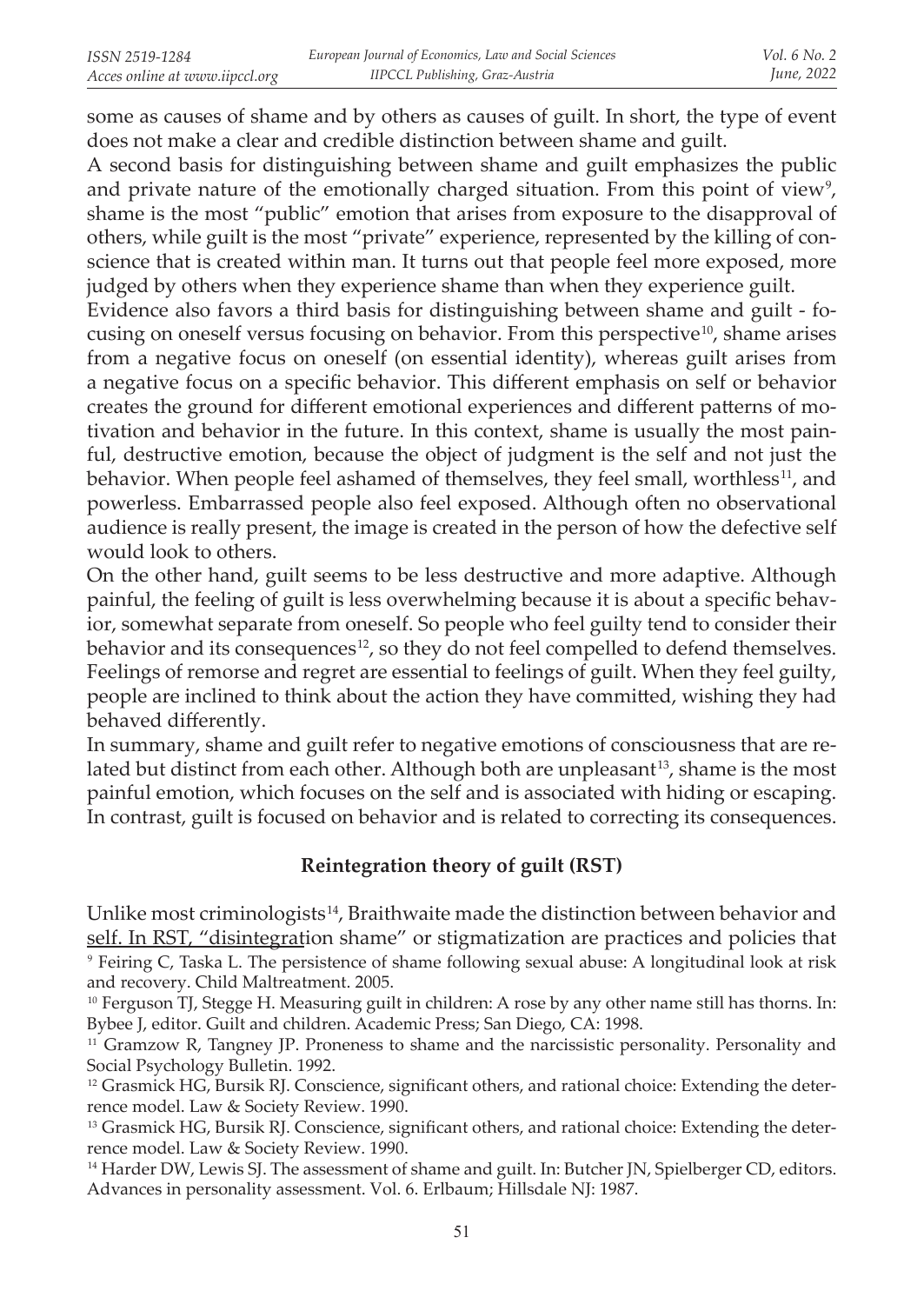focus on the individual. The person is isolated and humiliated, he is not forgiven and the goal is to punish<sup>15</sup> him, instilling feelings similar to what we would call shame. In contrast, "reintegration shame (blame)" does not focus on the individual, but identifies the crime as irresponsible, wrong or bad action. Behavior<sup>16</sup> is punished, but the person is respected, accepted back into society and given the opportunity to regulate the consequences of the offense. In reintegration shame, the behavior is explicitly detached from the self and the goal is to create in the convict emotions similar to guilt. Both RST and psychological theory question the notion that shame is a deterrent to immoral or illegal behavior. Whether we use the terms "shame and guilt" or "disintegrating shame and reintegration shame (blame)", there seem to be two different ways to feel bad about failures and transgressions, but one of them has more adaptive abilities.

RST emphasizes<sup>17</sup> the usefulness of reintegration shame, as opposed to dissolution shame. There are not many studies on RST, but most existing studies have been partially in support of the theory. Most studies focus on the results of the practice of reintegrating shame (blame) or dissolving shame on convicts. Such studies usually do not assess whether the individual is really experiencing shame or guilt or whether these emotions have anything to do with subsequent behavior. In a rare full-process study, Murphy and Harris explicitly examined whether shameful practices cause shame and whether this shame led to the commission of further acts. In this study of 652 people who had committed tax-related crimes, Murphy and Harris found clear support for Braithwaite's conclusion that stigmatizing practices (in this case, perceptions of stigmatizing practices) result in a higher degree of recidivism. However<sup>18</sup>, the study failed to distinguish between feelings of disintegrating shame and reintegration shame (blame). In fact, some unexpected results of this study were interpreted to suggest that an affective factor is reflected that reflects remorse and the desire to fix things, which is consistent with psychologists's concepts of guilt.

### **Feeling guilty as an element of rehabilitation**

Psychological studies in this area have been conducted in community settings - often with university students, but studies with convicts or perpetrators are rare. In this context, two basic questions have been raised:

First, do shame and guilt behave similarly in the community and in criminal justice entities?

Second, can studies conducted in community settings involving relatively minor violations be generalized to include the most serious offenses committed by criminal justice system entities?

<sup>&</sup>lt;sup>15</sup> Balla R, Elezi A, Impact of Legal Incentives on "Credit Fraud" Criminal Offence, European Journal of Multidisciplinary Studies, Volume 6, 2021.

<sup>&</sup>lt;sup>16</sup> Harris N. Reintegrative shaming, shame, and criminal justice. Journal of Social Issues. 2006.

 $17$  Hay C. An exploratory test of Braithwaite's reintegrative shaming theory. Journal of Research in Crime and Delinquency. 2001.

<sup>&</sup>lt;sup>18</sup> Hosser D, Windzio M, Greve W. Guilt and shame as predictors of recidivism: A longitudinal study with young prisoners. Criminal Justice and Behavior. 2008.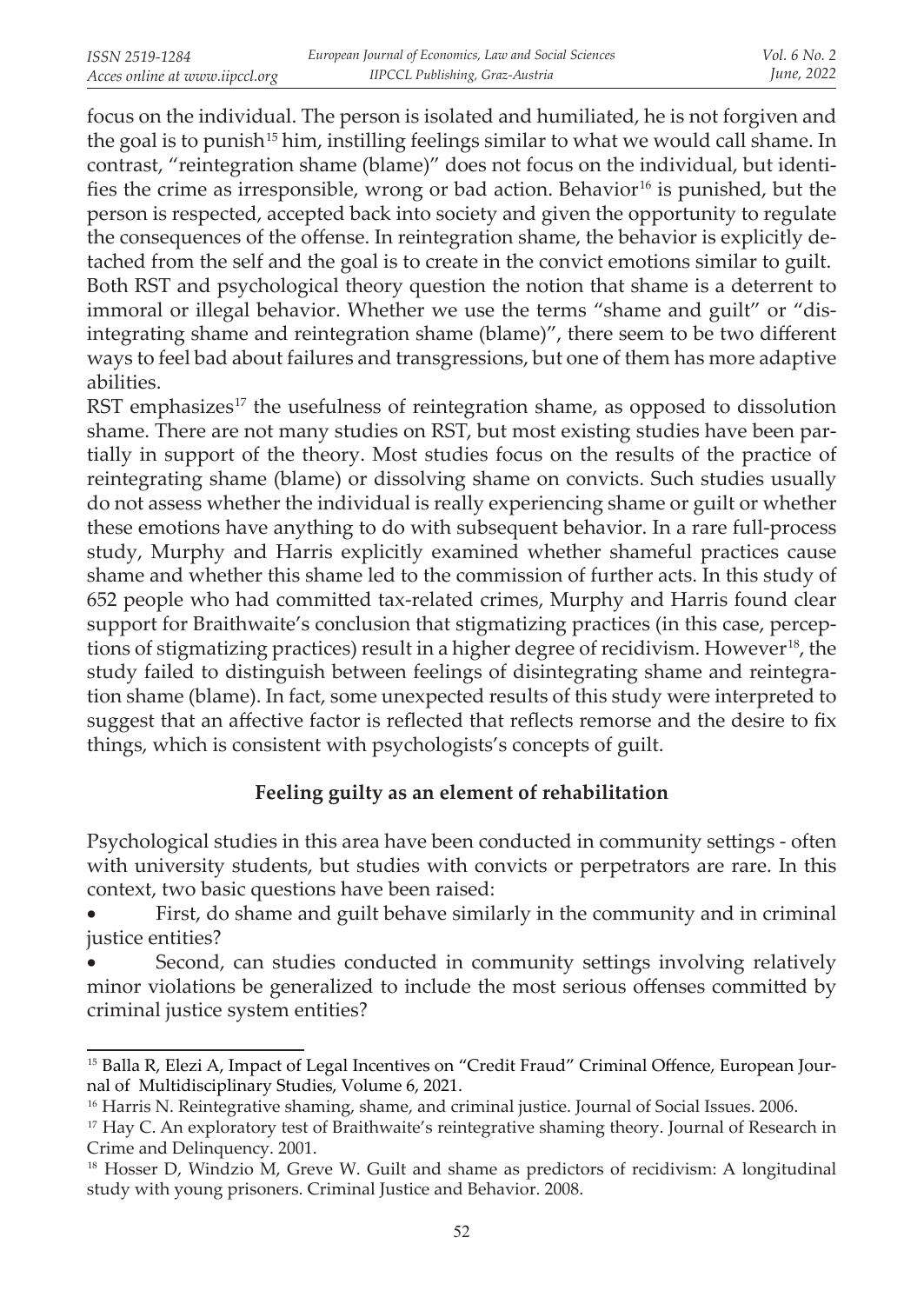Studies<sup>19</sup> have found no evidence that shame and guilt should be treated as different factors when considering the effects of a given event, in a monster of people arrested for drunk driving, many of whom had substance abuse problems . However<sup>20</sup>, this study should be treated with caution, as it focuses on a unique, homogeneous sample and a single type of criminal offense. It is also possible that experiences of shame and guilt may not be well differentiated between individuals with substance abuse problems or, on the other hand, guilt and its empathetic focus on the injured person may be less relevant to acts such as driving while intoxicated, which usually has no casualties. Because of these issues, the generalization of these findings is unclear.

Only a handful of studies have attempted to distinguish and examine shame and guilt in convicted persons.

Xuereb, Ireland and Davies created measures to shame, blame and deny convicted respondents. An initial version of the unit of measurement was piloted with a sample of 339 convicts in an English medium security prison. Confirmatory factor analyzes failed to provide specific evidence for shame, guilt<sup>21</sup>, and denial as three distinct factors, possibly due to large differences in all other variables. For example, it is not clear how certain consistent factors (e.g., "I have been told I respect other people's opinions") relate to any of our key concepts (shame, guilt, and denial). Similarly, "feeling angry" as a response to thinking about crime is a conceptually different feeling from shame and guilt. Likewise, "feeling anxious" is not an indication of shame or guilt, as anxiety is conceptually different from these emotions.

After determining that the three-factor model was not appropriate, the authors performed separate analyzes for 27 stable / immutable factors and for 50 crime-related factors. The first analysis revealed three factors that the authors labeled as chronic anxiety and low self- esteem , chronic self-blame, capacity, and emotional respect. The crime-related analysis revealed 5 factors, which were labeled by the authors<sup>22</sup> as responsibility and self-blame, concern and rejection, lack of negative emotion, harm minimization, and denial functions. Some of the factors<sup>23</sup> had particularly low internal consistency. Given the nature of the study, it is again unclear whether the factor structure would be repeated in an independent sample. According to Xuereb, Ireland and Davies, the main finding was the lack of support for the shame-guilt distinction. However<sup>24</sup>, as noted by the authors, it is not clear how many of the factor-generating experts were familiar with the actual differences between shame and guilt, as twothirds of them had listed works on shame, guilt, denial, and / or criminals.

In contrast, Wright and Gudjonsson presented support for the distinction between

<sup>19</sup> Lindsay-Hartz J. Contrasting experiences of shame and guilt. American Behavioral Scientist. 1984. <sup>20</sup> Makkai T, Braithwaite J. The dialectics of corporate deterrence. Journal of Research in Crime and Delinquency. 1994.

<sup>&</sup>lt;sup>21</sup> Balla R., Criminal Proceedings Law Improvements for Justice Witnesses in Albania. European Journal of Interdisciplinary Studies May - August 2020, Volume 6, Issue 2.

 $22$  Wright K, Gudjonsson GH, Young S. An investigation of the relationship between anger and offence-related shame and guilt. Psychology, Crime & Law. 2008.

<sup>&</sup>lt;sup>23</sup> Murphy K, Harris N. Shaming, shame and recidivism: A test of reintegrative shaming theory in the white-collar crime context. British Journal of Criminology. 2007.

<sup>&</sup>lt;sup>24</sup> Prelog AJ, Unnithan NP, Loeffler CH, Pogrebin MR. Building a shame-based typology to guide treatment for offenders. Journal of Offender Rehabilitation. 2009.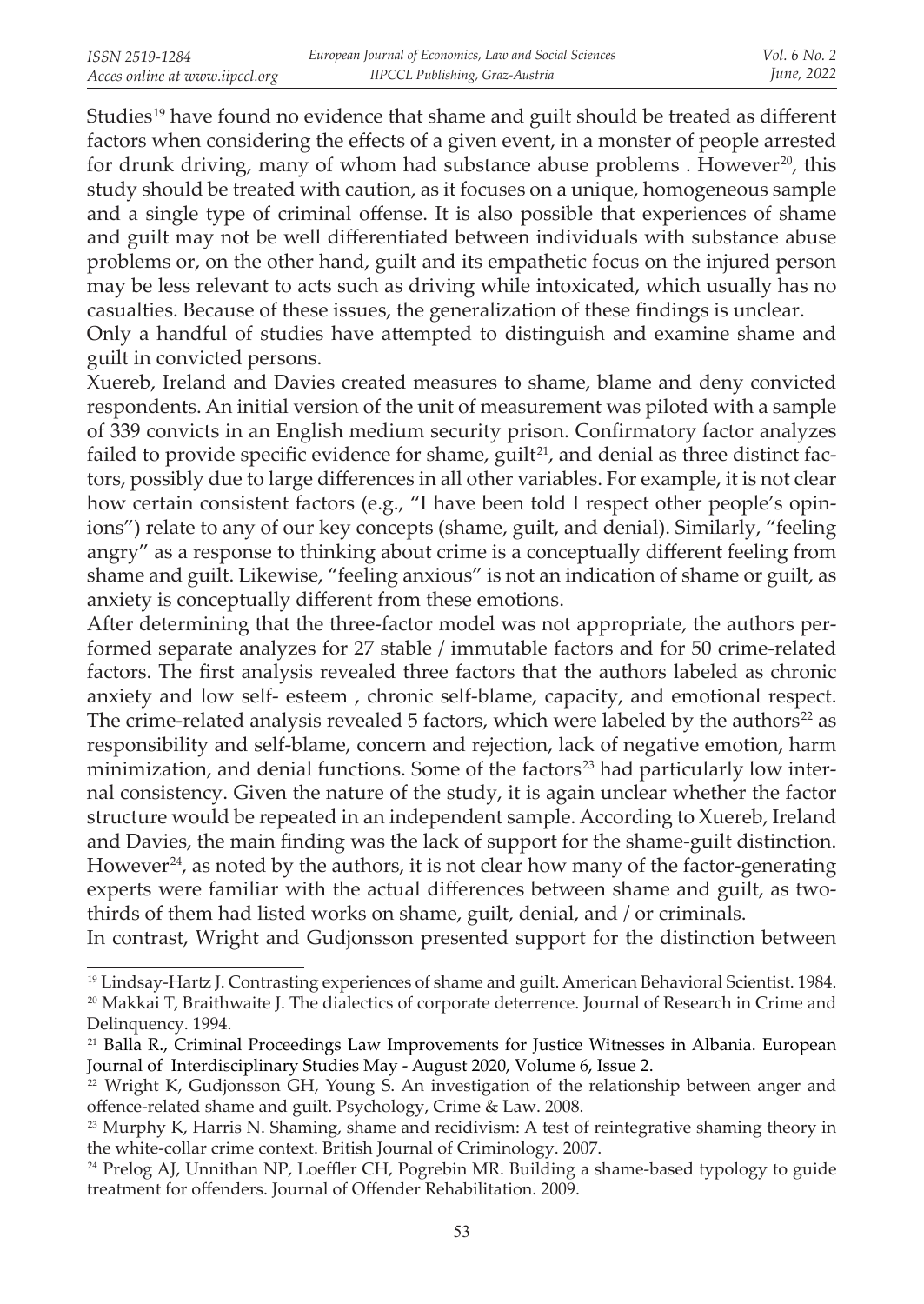shame and guilt in a study of 60 male authors of panel works, detained in a forensic psychiatric unit in England. A new unit of measurement of shame and guilt associated with the offense was compared to several existing units. An analysis of the degree of shame and guilt factors associated with the offense revealed distinct factors of shame and guilt, which converged as expected with the TOSCA-3 degree of shame and guilt <sup>25</sup>. No measure of criminal<sup>26</sup> behavior or crime-related constructions was included in the study, so it is not clear how these findings relate to actual behavior. In a subsequent article, Wright, Gudjonsson, and Young reported that the shame associated with the offense was related to the difficulties caused by anger, while the guilt associated with the offense was related to the ability to control anger. Using the internal scale of shame in a sample of 50 adult authors, Morrison and Gilbert found that shame was associated with psychopathy, particularly secondary psychopathy, aggression, and other antisocial personality traits. In contrast, in a study of 60 college students and 56 young convicts (18-20 years old), Farmer and Andreas<sup>27</sup> found a link between shame and anger in students, but not in convicts. In addition, convicts were less likely to feel ashamed than their university counterparts.

Three studies of incarcerated individuals (two with adolescents and one with adults) examined the extent to which shame and guilt are associated with criminal behavior before or after incarceration. Robinson, Roberts, Strayer and Koopman compared a group of 64 incarcerated male adolescents with a sample of 60 high school male students. The tendency to be ashamed and guilty has very little difference between groups. However<sup>28</sup>, the two groups did not differ much in terms of antisocial behavior either, as adolescents from the community sample were involved in antisocial behavior to a fairly high degree. When the two samples were combined, the tendency to shame was largely<sup>29</sup> unrelated to self-reported antisocial attitudes and behaviors, but in some cases was positively associated with aggression and anger. In contrast, the propensity for guilt was consistently and negatively associated with antisocial attitudes and behaviors.

Hosser, Windzio and Greve reported impressive results from a German champion of 1243 incarcerated teenagers and young adults (ages 14-24). In this large sample of young perpetrators, assessments of shame and guilt committed within four weeks of incarceration showed that:

70% reported feeling at least some guilt about their work;

40% reported at least some shame associated with the offense.

Surprisingly, these measures of shame and guilt predicted recidivism after release over a period of 6 years or more. Specifically, shame assessments at the beginning of

<sup>25</sup> Self-Awareness Impact Test for Social Deviants.

<sup>&</sup>lt;sup>26</sup> Balla R., Combating Money Laundering and Terrorist Financing in Albania. Amendments to the Legislation on AML/CTF. SEE | EU Cluster of Excellence in European and International Law (Ed.). Saarland Germany December 2018.

<sup>&</sup>lt;sup>27</sup> Quinsey VL, Harris GT, Rice ME, Cormier CA. Violent offenders: Appraising and managing risk. American Psychological Association; Washington, DC: 1998.

<sup>28</sup> Robinson R, Roberts WL, Strayer J, Koopman R. Empathy and emotional responsiveness in delinquent and non-delinquent adolescents. Social Development. 2007.

 $29$  Sabini J, Silver M. In defense of shame: Shame in the context of guilt and embarrassment. Journal for the Theory of Social Behavior. 1997.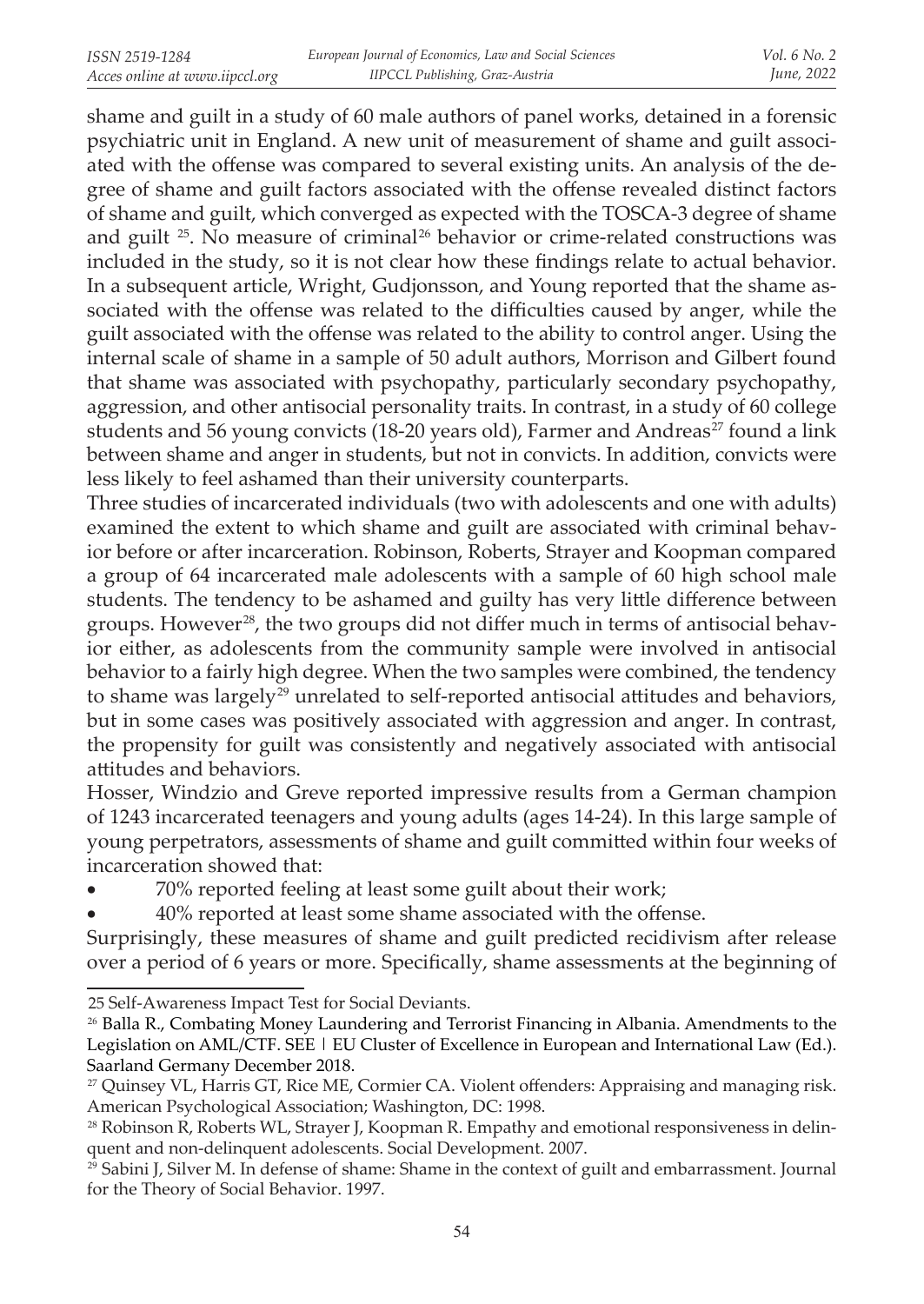imprisonment predicted higher recidivism rates, while guilt assessments predicted lower recidivism. These findings<sup>30</sup> did not change even when checked for a host of variables, such as age, intelligence, substance use history, and parental criminal records.

Finally, Tangney, Stuewig, Hastings, and Mashek examined the simultaneous relationships and background of propensity<sup>31</sup> for shame and propensity for guilt in a sample of 550 (379 males and 171 females) adult prisoners charged with crimes. Taken together, the findings supported the reliability and validity of TOSCA-3 as a measure of inmates' propensity for shame and guilt and expanded the empirical literature in several respects.

First, the results showed a substantial change in the authors' tendency to experience shame and guilt. Most authors do not lack the ability for moral emotions, as some may believe. Second<sup>32</sup>, shame and guilt seem to perform similar functions to perpetrators and community representatives. For example, as in community samples, the propensity<sup>33</sup> for shame of prisoners was associated with psychological symptoms, problems with alcohol and drugs, and a tendency to shirk responsibility and blame others. Prisoners' guilt tendency was positively associated with sensitivity to others, but was negatively associated with guilt externalization<sup>34</sup>, compared to persons who are less prone to guilt. As in community samples, guilt among inmates seems to be the moral emotion that fits best, while shame carries a heavy cost.

Third, this study examined the association of these emotional moral reactions with psychological and behavioral factors, which are already recognized as important in crime prediction. In short, the propensity for guilt emerged as a protective factor, while the propensity for shame appears to be a risk factor for relevant criminal characteristics and behaviors. For example, self-control was positively associated with inmates 'tendency to experience guilt and negatively correlated with inmates' propensity for shame. The tendency<sup>35</sup> to guilt was also negatively related to the criminogenic elements, the severity of the current charges, previous prison experience, previous convictions for crimes, detention, etc. On the contrary, the tendency towards shame of prisoners had nothing to do with the severity of the current charges, previous experience in prison, etc.

# **Conclusions on the impact of guilt on crime**

In summary, the findings of the above studies converge with each other, showing that

<sup>&</sup>lt;sup>30</sup> Scheff T, Retzinger S. Emotion and violence: Shame / rage spirals in interminable conflicts. Lexington Books; Lexington: l991.

<sup>31</sup> Stuewig J, Tangney JP. Shame and guilt in antisocial and risky behaviors. In: Tracy JL, Robins RW, Tangney JP, editors. The self-conscious emotions: Theory and research. Guilford Press; New York: 2007.

<sup>&</sup>lt;sup>32</sup> Tangney JP, Dearing R. Shame and Guilt. Guilford; New York: 2002.

<sup>&</sup>lt;sup>33</sup> Tibbetts SG. Shame and rational choice in offending decisions. Criminal Justice & Behavior. 1997.  34 Wolf ST, Cohen TR, Panter AT, Insko CA. Shame proneness and guilt proneness: Toward the further understanding of reactions to public and private transgressions. Self and Identity. 2010.

<sup>&</sup>lt;sup>35</sup> Xuereb S, Ireland JL, Davies M. Development and preliminary assessment of a measure of shame, guilt, and denial of offenders. Journal of Forensic Psychiatry & Psychology. 2009.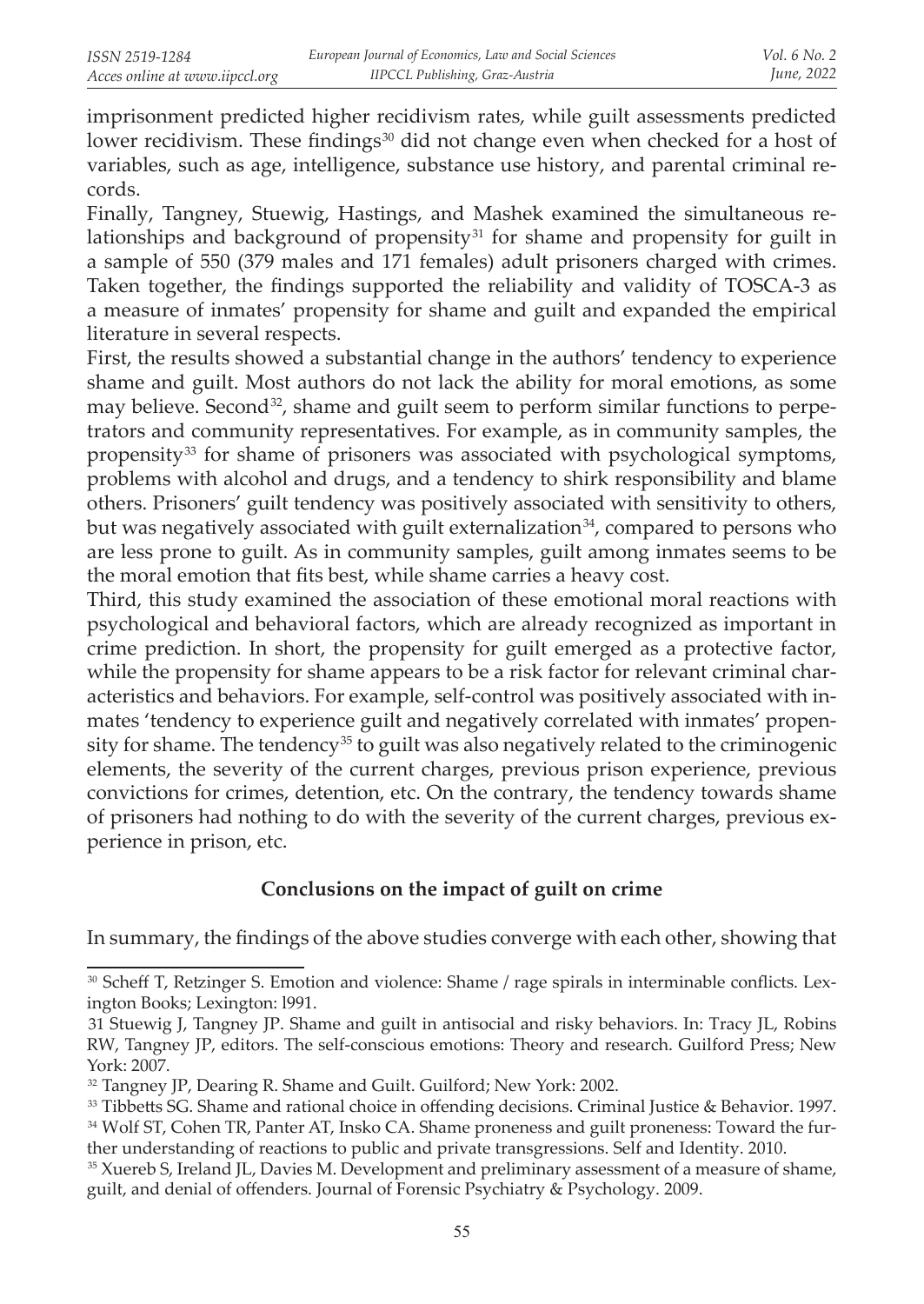the tendency to experience guilt for specific behaviors is a protective factor against the severity of the crime, involvement in the criminal justice system, and known predictors of recidivism. In contrast, there is little evidence that the tendency to experience shame serves a restraining function. On the contrary, it is positively related to a number of psychological problems, a number of risk factors for criminal recidivism and recidivism itself.

### **References**

Ahmed E, Braithwaite V. 'What, me ashamed?': Shame management and school bullying. Journal of Research in Crime and Delinquency. 2004.

Bear GG, Uribe-Zarain X, Manning MA, Shiomi K. Shame, guilt, blaming, and anger: Differences between children in Japan and the US. Motivation and Emotion. 2009.

Braithwaite J. Crime Shame and Reintegration. Cambridge University Press; Melbourne: 1989.

Braithwaite J, Mugford S. Conditions of successful reintegration ceremonies: Dealing with juvenile offenders. British Journal of Criminology. 1994.

Dearing RL, Stuewig J, Tangney JP. On the importance of distinguishing shame from guilt: Relations to problematic alcohol and drug use. Addictive Behaviors. 2005.

Dearing RL, Tangney JP. Introduction. Shame: An Inevitable Challenge in the Therapy Hour. In: Dearing RL, Tangney JP, editors. Shame in the Therapy Hour. APA Books; Washington DC: in press.

de Hooge IE, Breugelmans SM, Zeelenberg M. Not so ugly after all: When shame acts as a commitment device. Journal of Personality and Social Psychology. 2008.

Farmer E, Andrews B. Shameless yet angry: Shame and its relationship to anger in male young offenders and undergraduate controls. Journal of Forensic Psychiatry and Psychology. 2009.

Feiring C, Taska L. The persistence of shame following sexual abuse: A longitudinal look at risk and recovery. Child Maltreatment. 2005.

Ferguson TJ, Stegge H. Measuring guilt in children: A rose by any other name still has thorns. In: Bybee J, editor. Guilt and children. Academic Press; San Diego, CA: 1998.

Fontaine JR, Luyten P, De Boeck P, Corveleyn J, Fernandez M, Herrera D, Ittzes A, Tomcsanyi T. Untying the Gordian knot of guilt and shame: The structure of guilt and shame reactions based on situation and person variation in Belgium, Hungary, and Peru. Journal of Cross-Cultural Psychology. 2006; 37.

Gramzow R, Tangney JP. Proneness to shame and the narcissistic personality. Personality and Social Psychology Bulletin. 1992.

Grasmick HG, Bursik RJ. Conscience, significant others, and rational choice: Extending the deterrence model. Law & Society Review. 1990.

Harder DW, Lewis SJ. The assessment of shame and guilt. In: Butcher JN, Spielberger CD, editors. Advances in personality assessment. Vol. 6. Erlbaum; Hillsdale NJ: 1987.

Harris N. Reintegrative shaming, shame, and criminal justice. Journal of Social Issues. 2006.

Hay C. An exploratory test of Braithwaite's reintegrative shaming theory. Journal of Research in Crime and Delinquency. 2001.

Hosser D, Windzio M, Greve W. Guilt and shame as predictors of recidivism: A longitudinal study with young prisoners. Criminal Justice and Behavior. 2008.

Lindsay-Hartz J. Contrasting experiences of shame and guilt. American Behavioral Scientist. 1984.

Makkai T, Braithwaite J. The dialectics of corporate deterrence. Journal of Research in Crime and Delinquency. 1994.

Murphy K, Harris N. Shaming, shame and recidivism: A test of reintegrative shaming theory